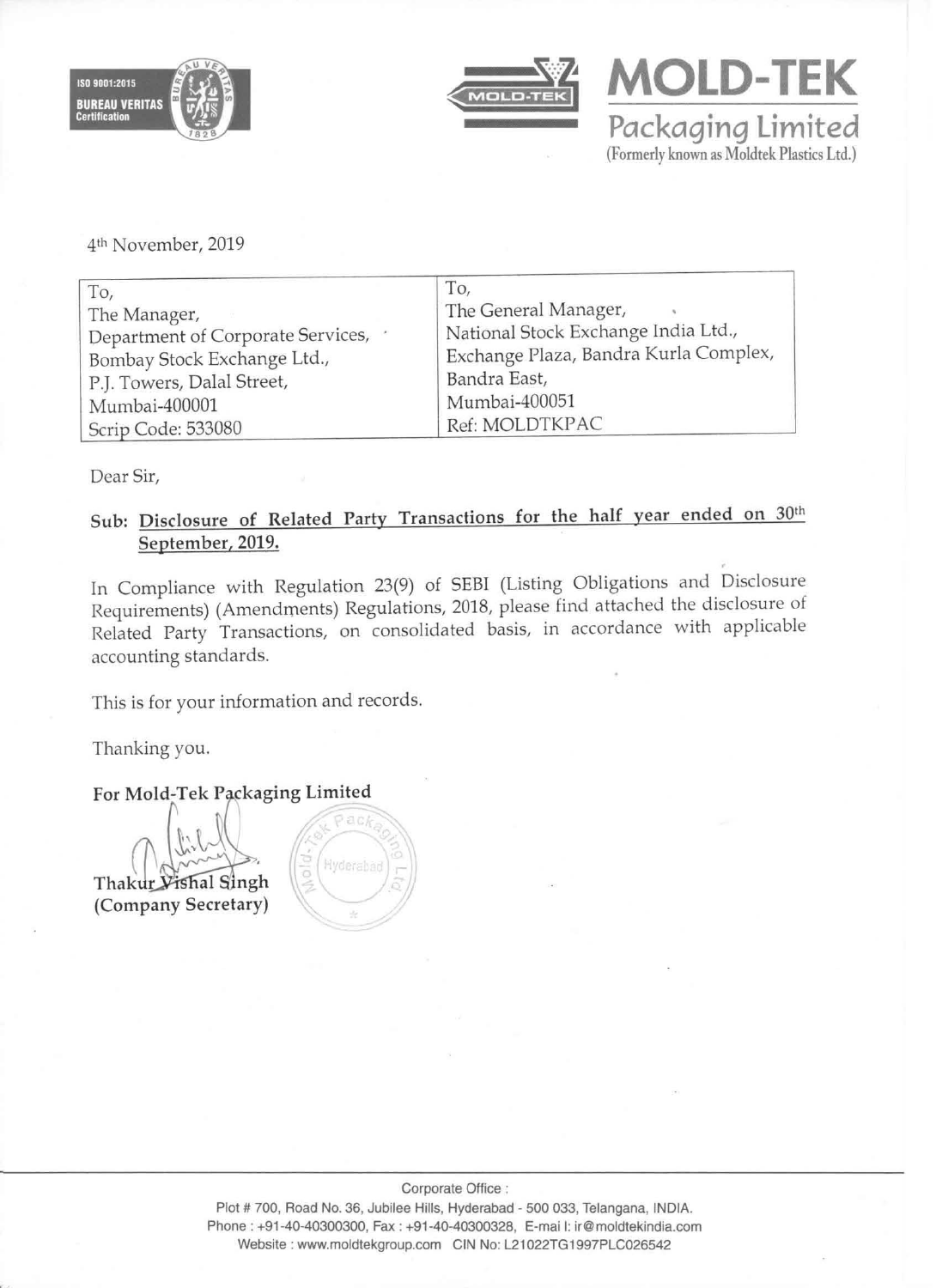## DISCLOSURE OF RELATED PARTY TRANSACTIONS

In pursuance with Regulation 23(9) of SEBI (Listing Obligations and Disclosure Requirements)(Amendments) Regulations, 2018

## 33. Related party transactions

Names of related parties and nature of relationships'

| Names of the related parties                                   | Nature of relationship                                            |  |  |  |  |
|----------------------------------------------------------------|-------------------------------------------------------------------|--|--|--|--|
| (i) Key Management Personnel (KMP):                            |                                                                   |  |  |  |  |
| J. Lakshmana Rao                                               | Chairman & Managing Director                                      |  |  |  |  |
| A. Subramanyam                                                 | Deputy Managing Director                                          |  |  |  |  |
| P. Venkateswara Rao                                            | Deputy Managing Director                                          |  |  |  |  |
| M. Sriniyas                                                    | Whole-time Director (from 14 May, 2018)                           |  |  |  |  |
| A. Seshu Kumari                                                | Chief Financial Officer                                           |  |  |  |  |
| Apeksha Naidu                                                  | Company Secretary (Upto 30 April, 2018)                           |  |  |  |  |
| Thakur Vishal Singh                                            | Company Secretary (from 14 May, 2018)                             |  |  |  |  |
| ii) Non-Whole-time Directors                                   |                                                                   |  |  |  |  |
| J. Mytraeyi                                                    | Director                                                          |  |  |  |  |
| iii) Relatives of key managerial personnel:                    |                                                                   |  |  |  |  |
| J. Navya Mythri                                                | Assistant Finance Controller                                      |  |  |  |  |
| J. Rana Pratap                                                 | Chief Manager of New Business Devlopment (from 1<br>October 2018) |  |  |  |  |
|                                                                |                                                                   |  |  |  |  |
| S. Kavva                                                       | Manager - Marketing & Co-ordination                               |  |  |  |  |
| iv) Enterprises in which key managerial personnel and/or their |                                                                   |  |  |  |  |
| relatives have control:                                        |                                                                   |  |  |  |  |
| Mold-Tek Technologies Limited                                  |                                                                   |  |  |  |  |
| Friends Packaging Industries                                   |                                                                   |  |  |  |  |
| Capricorn Industries                                           |                                                                   |  |  |  |  |
| J.S. Sundaram & Co.                                            |                                                                   |  |  |  |  |